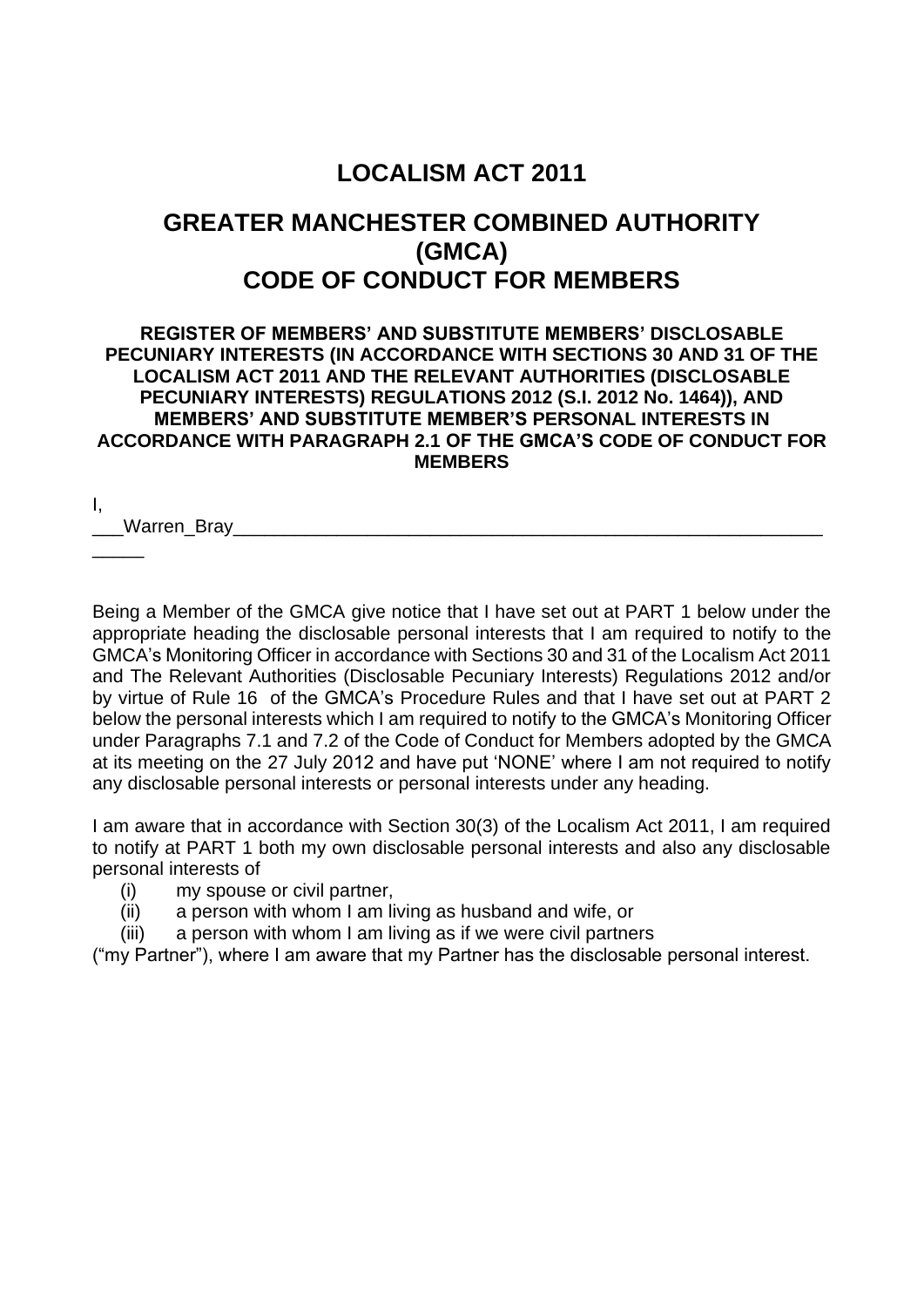# **PART 1**

# **DISCLOSABLE PECUNIARY INTERESTS**

#### **1. ANY EMPLOYMENT, OFFICE, TRADE, PROFESSION OR VOCATION CARRIED ON FOR PROFIT OR GAIN.**

| <b>None</b> |  |
|-------------|--|
|             |  |
|             |  |
|             |  |

*NB: You need to include details of any employment or business in which you or your Partner are engaged. Employees should give the name of their employer. You should give the name of any company of which you or your Partner are a partner or remunerated director. Where you or your Partner hold an office, give the name of the person of the body which appointed you or your Partner (in the case of a teacher in a maintained school – the local education authority; in the case of an aided school – the school's governing body)*

### **2. SPONSORSHIP**

### **The Labour Party**

| NB | You must declare any payment or provision of any other financial benefit (other than from    |
|----|----------------------------------------------------------------------------------------------|
|    | the GMCA) made or provided to you in respect of any expenses incurred by you in carrying     |
|    | out your duties as a Member / Substitute Member of the GMCA, or towards your election        |
|    | expenses, within the period of 12 months ending with the day on which you give your          |
|    | notification to the GMCA's Monitoring Officer for the purposes of Section 30(1) of the       |
|    | Localism Act 2011 and/or by virtue of Rule 18 of the GMCA's Procedure Rules. This            |
|    | includes any payment or financial benefit from a trade union within the meaning of the Trade |
|    | Union and Labour Relations (Consolidation) Act 1992.                                         |

### **3. CONTRACTS WITH THE GMCA**

| <b>Member</b> | <b>Partner</b> |
|---------------|----------------|
|               | <b>Na</b>      |
|               |                |
| <b>None</b>   |                |
|               |                |
|               |                |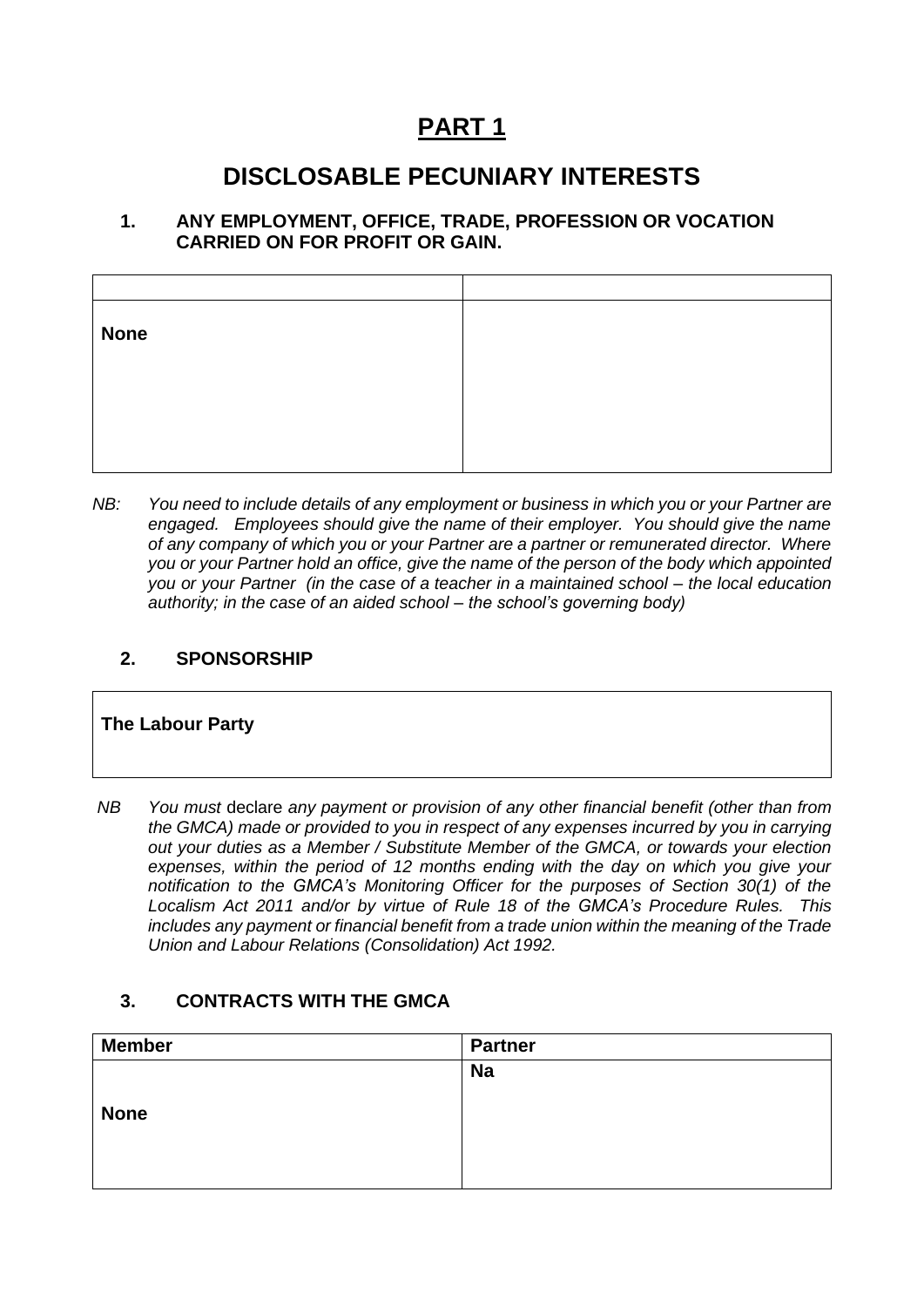- *NB You should describe all contracts of which you are aware, which are made between the GMCA and* 
	- *(i) either yourself or your Partner or*
	- *(ii) a body in which you or your Partner have a beneficial interest (being a firm in which you or your Partner is a partner, or a body corporate of which you or your Partner is a director, or in the securities of which you or your partner have a beneficial interest),*

*which are not fully discharged and which are contracts under which goods or services are to be provided or works are to be executed.*

*Please note that the reference to "securities" means "shares, debentures, debenture stock, loan stock, bonds, units of a collective investment scheme within the meaning of the Financial Services and Markets Act 2000 and other securities of any description, other than money deposited with a building society.*

#### **4. LAND IN THE AREA OF THE GMCA**

| <b>Member</b>                                                   | <b>Partner</b> |
|-----------------------------------------------------------------|----------------|
| 117 Fitzroy Street Ashton under Lyne<br><b>Tameside OL7 0HY</b> | <b>Na</b>      |
|                                                                 |                |

*You should include any land (including houses, buildings or parts of buildings and any interests as mortgagee) within the GMCA's boundaries in which you or your Partner, either alone or jointly, have a proprietary interest for your or your Partner's benefit. You should give the address or brief description to identify it. If you live within the GMCA's boundaries you should include your home under this heading either as owner, lessee or tenant. You should also include any property from which you or your Partner receive rent, or of which you or your Partner are the mortgagee.*

### **5. LICENCES TO OCCUPY LAND**

| <b>Member</b> | <b>Partner</b> |
|---------------|----------------|
|               | <b>Na</b>      |
|               |                |
| <b>None</b>   |                |
|               |                |
|               |                |
|               |                |

*NB You should include any land (including buildings or parts of buildings) within the GMCA's boundaries which you or your Partner have a right to occupy for 28 days or longer (either alone or jointly with others). You should give the address or a brief description to identify it.*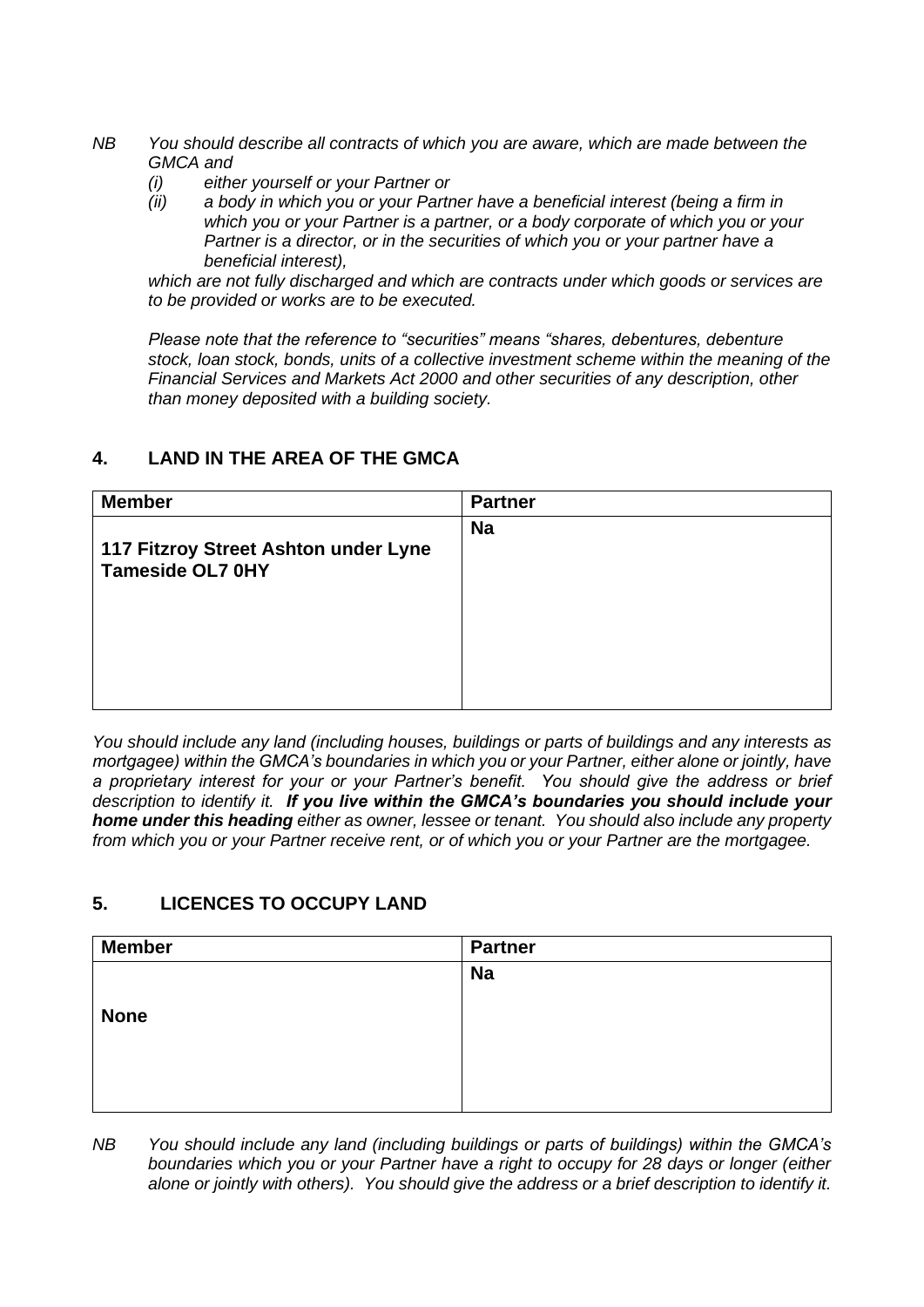### **6. CORPORATE TENANCIES**

| <b>Member</b> | <b>Partner</b> |
|---------------|----------------|
|               | <b>Na</b>      |
| <b>None</b>   |                |
|               |                |
|               |                |
|               |                |
|               |                |
|               |                |
|               |                |

*[NB You should list here any tenancies of properties of which you are aware, where the landlord is the GMCA and the tenant is a body in which you or your Partner have a beneficial interest (being a firm in which you or your Partner is a partner, or a body corporate of which you or your Partner is a director, or in the securities of which you or your partner have a beneficial interest).* 

*Please note that the reference to "securities" means "shares, debentures, debenture stock, loan stock, bonds, units of a collective investment scheme within the meaning of the Financial Services and Markets Act 2000 and other securities of any description, other than money deposited with a building society.*

### **7. SECURITIES**

| <b>Member</b> | <b>Partner</b> |
|---------------|----------------|
|               | <b>Na</b>      |
|               |                |
| <b>None</b>   |                |
|               |                |
|               |                |
|               |                |
|               |                |
|               |                |
|               |                |

- *NB You should list here any beneficial interest of you or your Partner in securities of a body where –*
	- *(a) that body (to your knowledge) has a place of business or land within the GMCA's boundaries; and*
	- *(b) either –*
		- *(i) the total nominal value of the securities held by you or your Partner exceeds £25,000 or one hundredth of the total issued share capital of that body; or*
		- *(ii) if the share capital of that body is of more than one class, the total nominal value of the shares of any one class in which you or your Partner has a*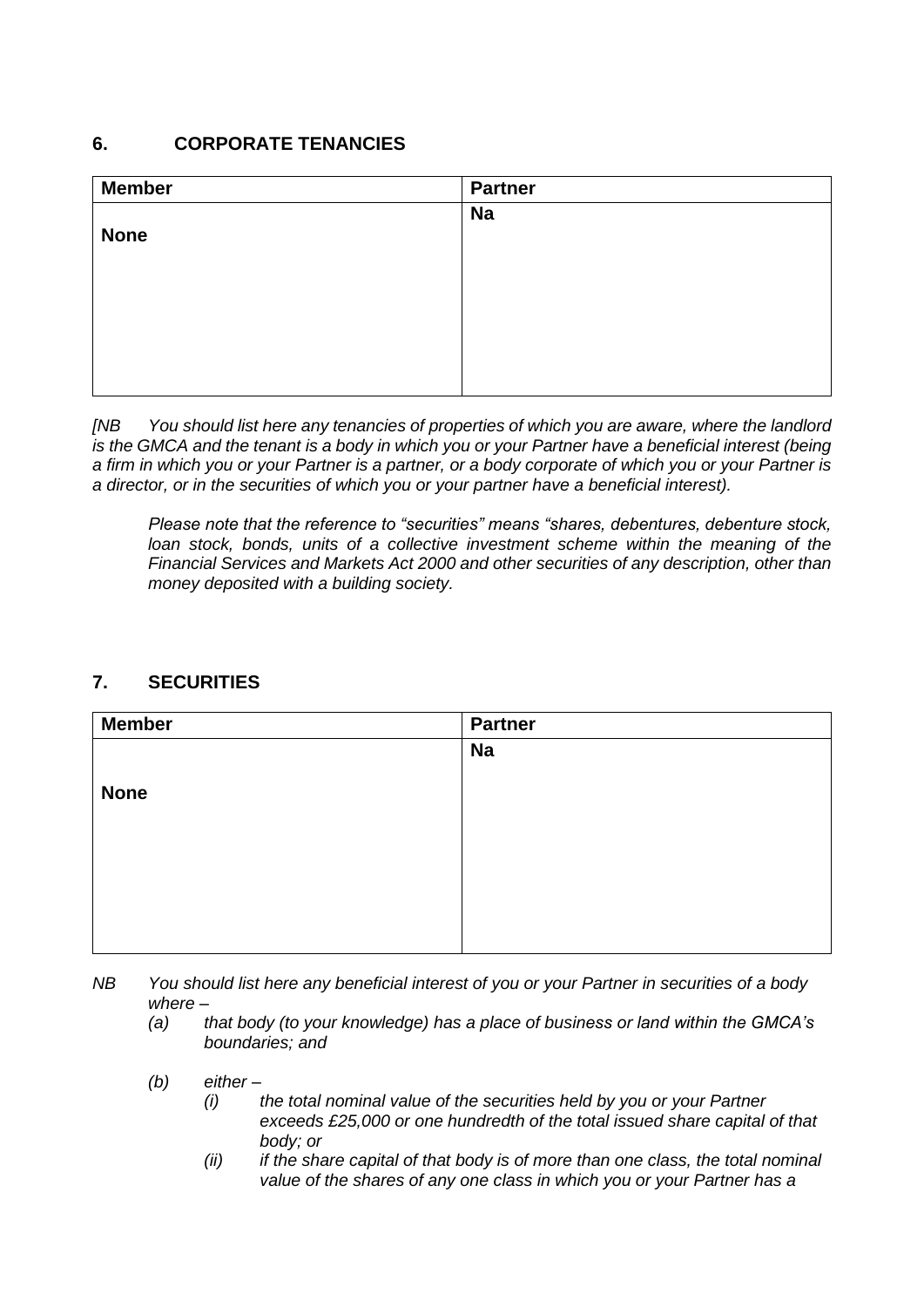*beneficial interest exceeds one hundredth of the total issued share capital of that class.*

*Please note that the reference to "securities" means "shares, debentures, debenture stock, Loan stock, bonds, units of a collective investment scheme within the meaning of the Financial Services and Markets Act 2000 and other securities of any description, other than money deposited with a building society*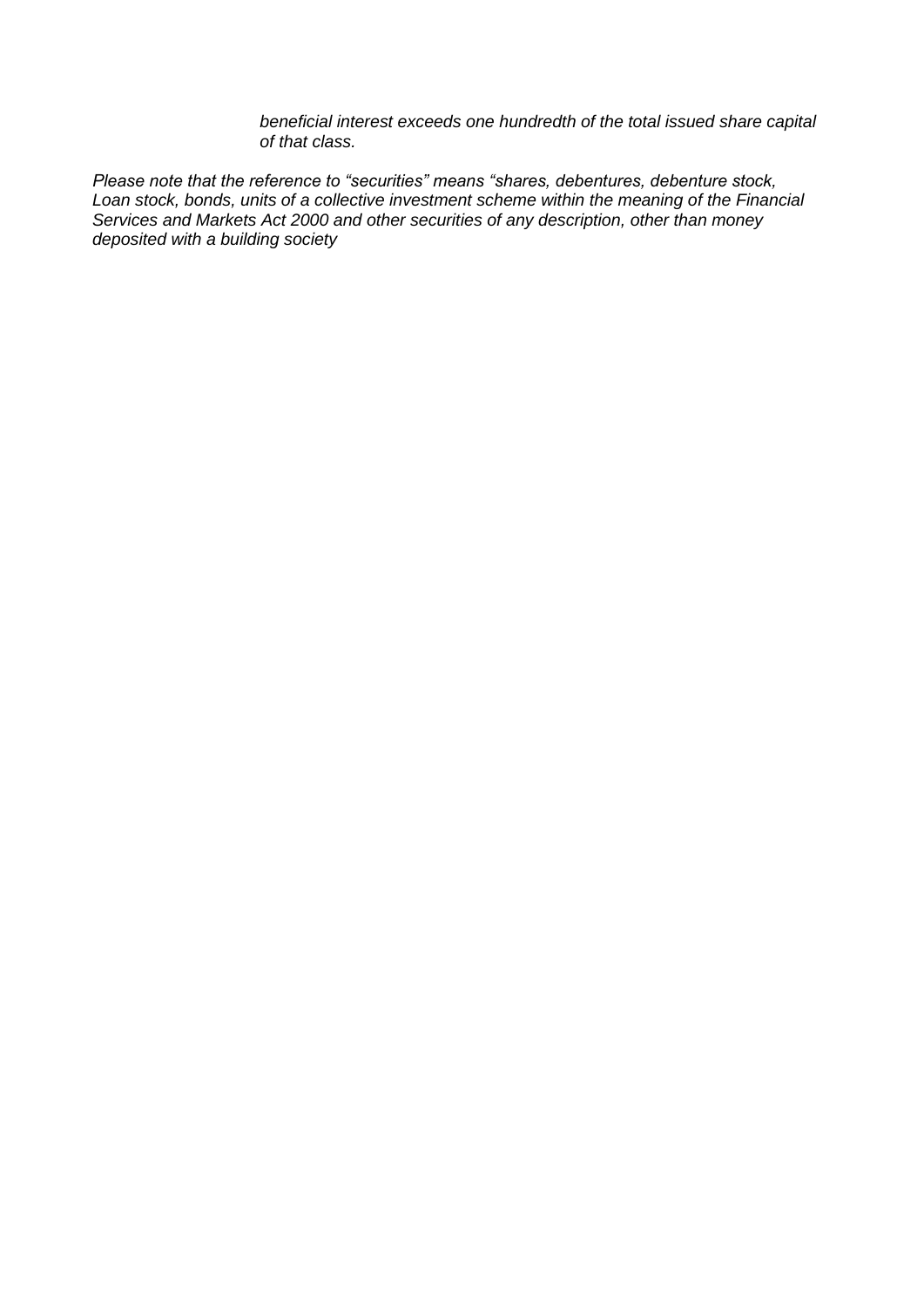$\mathsf{r}$ 

# **PERSONAL INTERESTS**

### **1. BODIES TO WHICH YOU ARE APPOINTED OR NOMINATED BY THE GMCA**

| <b>None</b> |  |  |
|-------------|--|--|
|             |  |  |
|             |  |  |
|             |  |  |

- *NB You should record here details of your position of general control or management, in any –*
	- *Body to which you have been appointed or nominated by the GMCA as its representative.*

## **2. INTERESTS IN CHARITIES, SOCIETIES AND OTHER BODIES**

| None |  |
|------|--|
|      |  |
|      |  |
|      |  |
|      |  |
|      |  |
|      |  |

*NB You should record here details of your position of general control or management, in any –*

- *Public authority or body exercising functions of a public nature;*
- *Company, industrial and provident society, charity, or body directed to charitable purposes. (Freemasons should include here membership of the Masonic Grand Charity)*
- *Body whose principal purposes include the influence of public policy, including party associations, trade union or professional association.*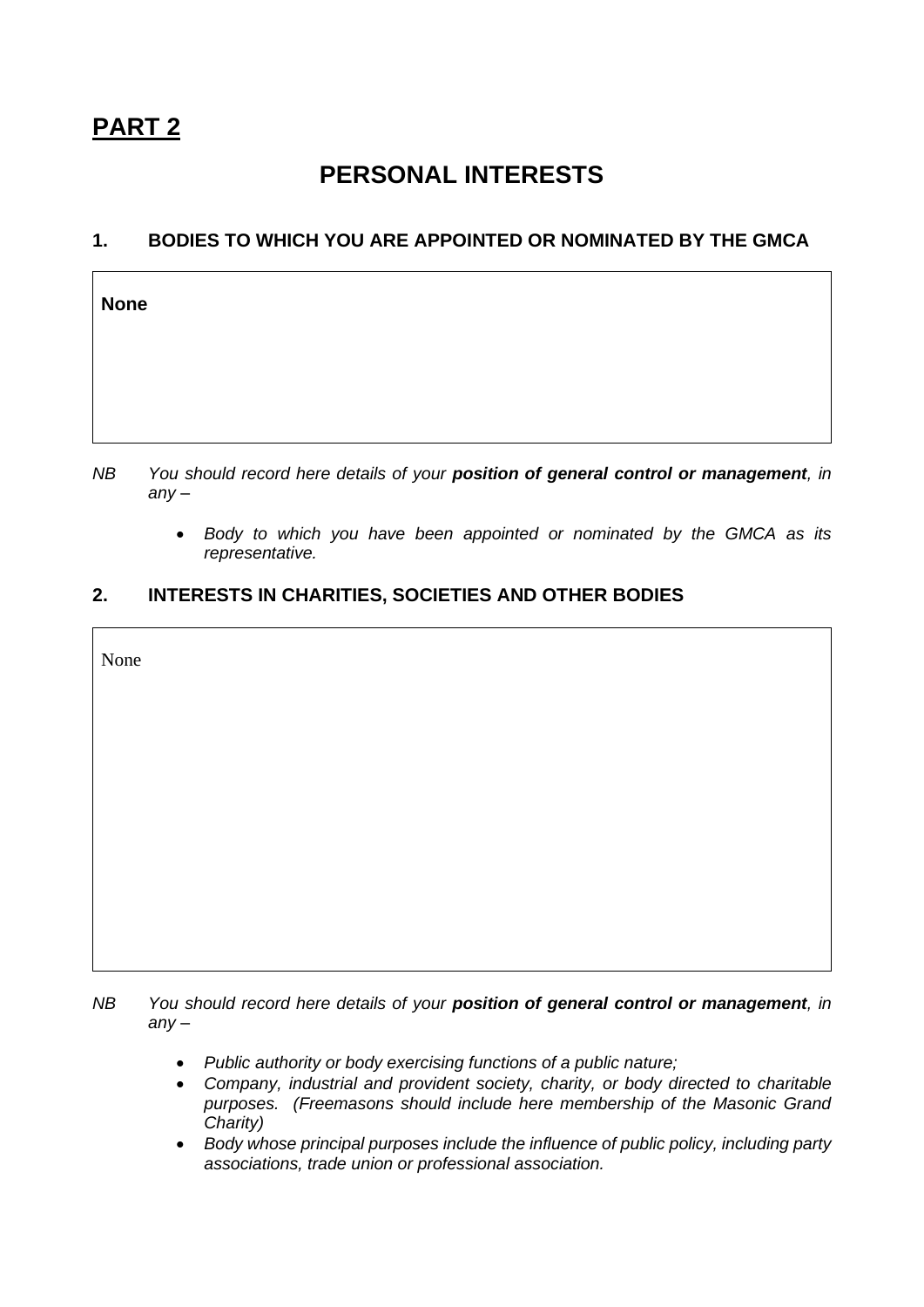### **3. GIFTS AND HOSPITALITY**

**None**

*You should list here any person from whom you have received a gift(s) or hospitality with an estimated value of at least £100 (including multiple gifts and/or hospitality with an aggregate value of at least £100 from the same person). You should provide a description of the gift(s) or hospitality and the person you believe to be the source of the gift(s) and hospitality (including accumulative gifts and/or hospitality).*

*You should list any such gifts or hospitality which you have received within whichever is the shortest of the period of 3 years or the period since you were first elected as a Member / Substitute Member of the GMCA.*

#### **I recognise that it can be a CRIMINAL OFFENCE under Section 34 of the Localism Act 2011 to:-**

- **i) fail to comply with the obligation to notify the GMCA's Monitoring Officer of any disclosable pecuniary interests as required by Section 30(1) of the Localism Act 2011;**
- **ii) provide information in relation to disclosable pecuniary interests that is materially false or misleading, and**
- **iii) fail to comply with the obligation to notify the GMCA's Monitoring Officer of any further disclosable pecuniary interests that require notification in accordance with Sections 30(2) and 30(3) of the Localism Act 2011.**

**I authorise this information to be made available in the GMCA's Public Register of Member's / Substitute Member's Interests which will be published on the GMCA's website as required by Section 29(6)(b) of the Localism Act 2011.** 

Signed:

W Bray

Date: 15<sup>th</sup> June 2021

#### **OFFICE USE ONLY**